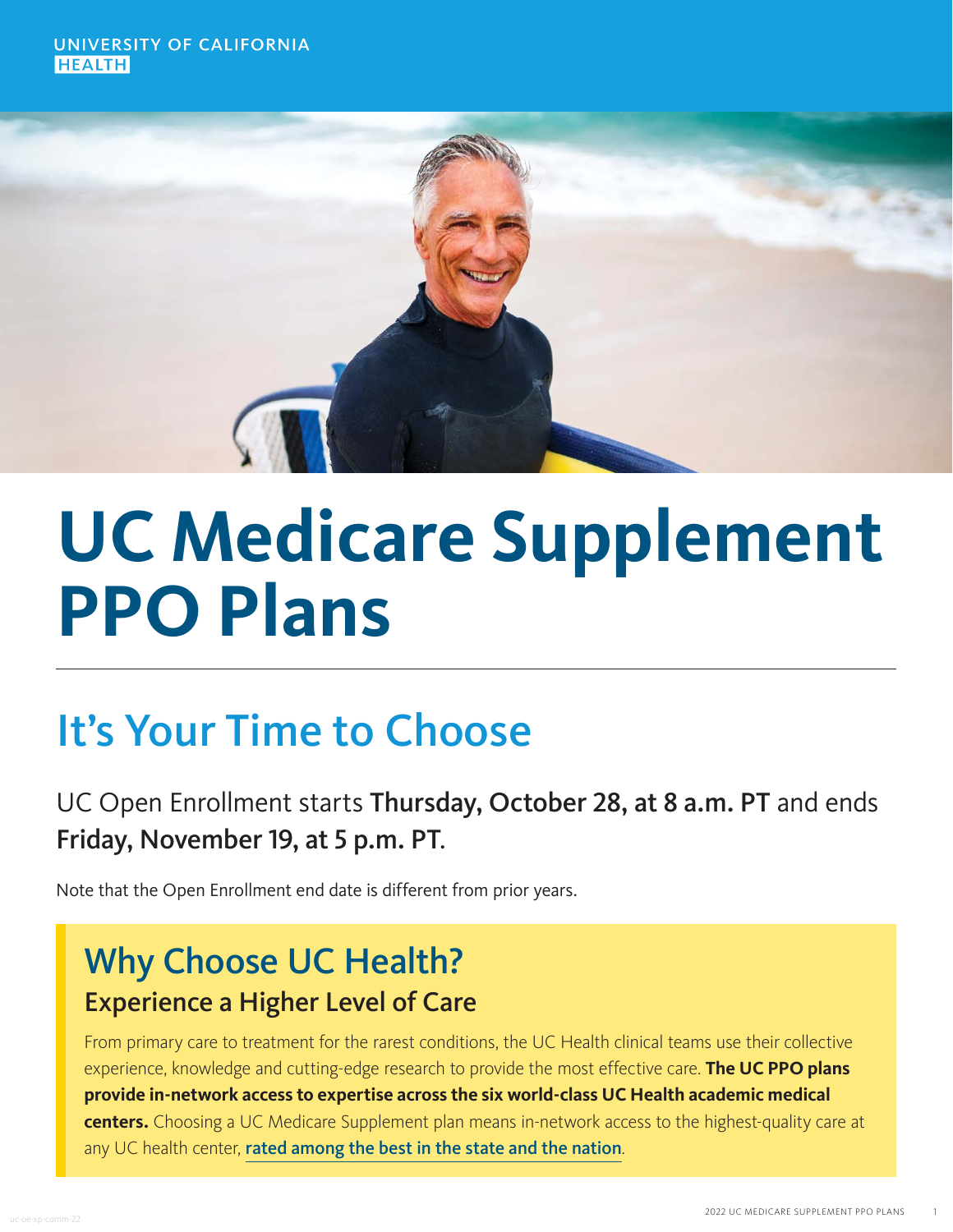## What's New for 2022

**There are no changes to the plans' copay or coinsurance structure or to what the medical plans cover.**

However, you should take note of the other important changes that affect all plans.

## **Medicare PPO and Medicare High Option Supplement: New Pharmacy Benefit Manager**

Navitus Health Solutions (Navitus) is replacing Anthem IngenioRx as the pharmacy benefit manager of the UC Medicare PPO plan's prescription drug benefit. As the pharmacy benefit manager, Navitus sets clinical policy and guidelines for medications and processes pharmacy-related claims.

UC regularly reviews the administrators of its health and welfare plans to ensure members receive the highest levels of service at the most competitive prices. After a thorough process, a committee representing UC faculty, staff and retirees determined that Navitus would offer significant advantages as the pharmacy benefit manager for UC's self-insured PPO plans.

#### **TRANSITION TIPS**

- Get a refill for your daily medications. Refill current medications to last through the holidays and new year.
- Check the Navitus formulary and drug costs. Review the Navitus formulary at [benefitplans.navitus.com/university-of-california](https://benefitplans.navitus.com/university-of-california) to confirm the status of your current medications. You can use the Navitus Cost Compare tool to view 2022 prescription costs.
- Find an in-network pharmacy near you. View the Navitus network at [benefitplans.navitus.com/university-of-california](https://benefitplans.navitus.com/university-of-california).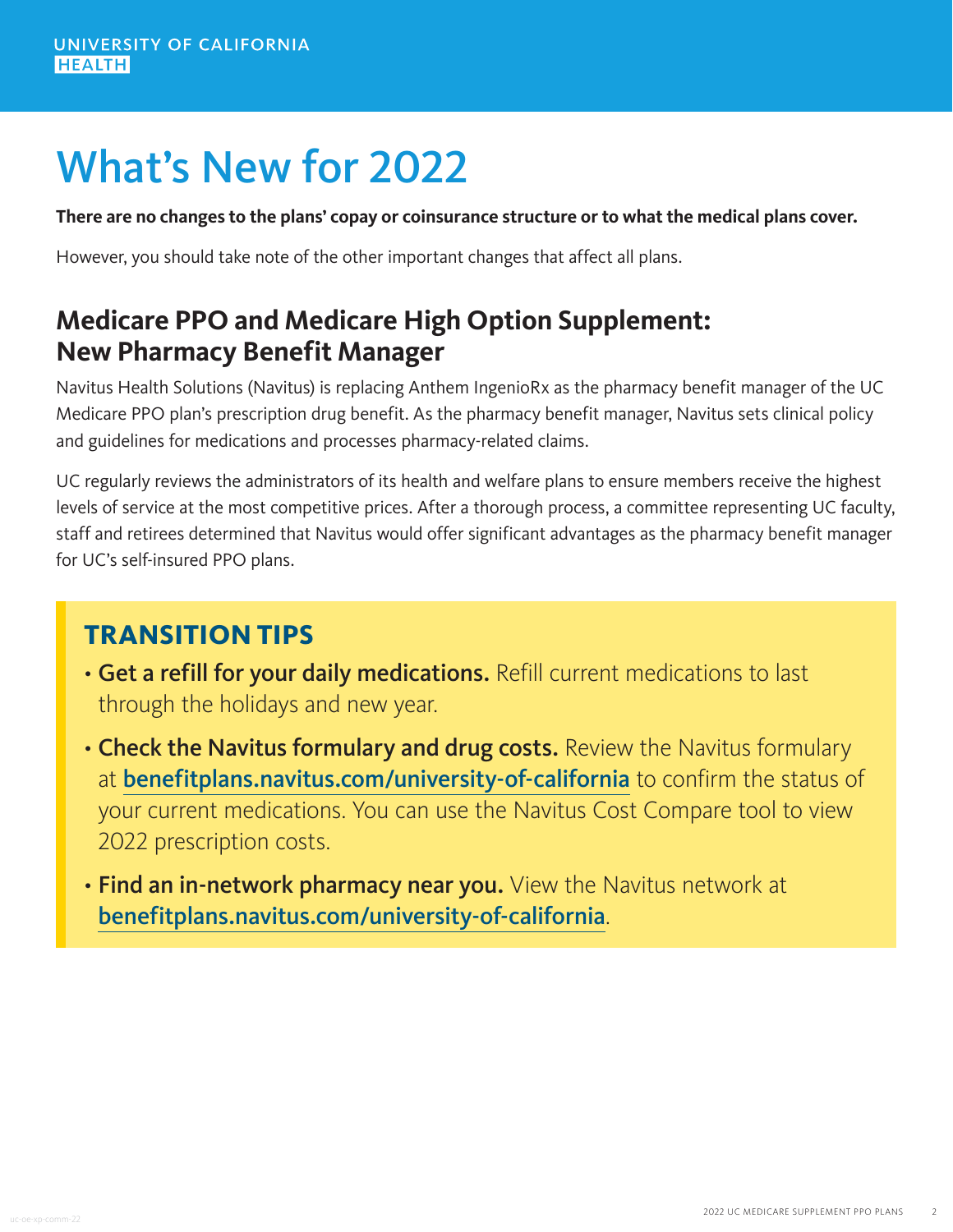#### Continued Focus on Service and Convenience

Navitus MedicareRx (the name of the Navitus Medicare prescription drug plan) offers a large retail pharmacy network, including Costco, CVS, Walgreens, Walmart, and Safeway/Vons, pharmacies located within University of California (UC) Health medical centers, and many independent pharmacies.

- **24/7 Customer Care.** Beginning October 1, Navitus Customer Care can answer your pharmacy benefit questions, advise you about taking your medications correctly, and help you get additional care if needed. Their toll-free number is **(866) 270-3877** and they are available 24 hours a day, 7 days a week, except on Thanksgiving and Christmas Day. TTY users can call 711.
- **Online tools** to make the most of your prescription benefit, including a pharmacy locator, cost compare tool, and educational resources to help you manage your health.

[Learn more about what's covered, your costs, and find in-network pharmacies near you.](https://benefitplans.navitus.com/university-of-california)

#### Costs and Formulary Changes

There are no changes to the plans' standard cost-sharing amounts (copayments or coinsurance) for prescription drugs. However, every pharmacy benefit manager uses its own formulary. While the Anthem IngenioRx and Navitus formularies are similar, there are some differences. For example, both the Anthem IngenioRx and Navitus formularies feature four tiers of medications, including generic and brand-name drugs, with the lowest out-of-pocket costs in Tier 1. However, the medications that are included in the Navitus MedicareRx formulary might differ from those included in the Anthem formulary. You can review the Navitus Medicare Rx formulary at [benefitplans.navitus.com/university-of-california](https://benefitplans.navitus.com/university-of-california).

This means that you might pay more, or less, for your prescriptions than you do today. And in some cases, your current medication might not be covered. But don't worry. If you are currently taking a drug that will not be covered in 2022, that medication may continue to be covered for a period of time. And, if you are affected, Navitus MedicareRx will contact you to explain your options.

#### No-Cost Generics and More

Many commonly prescribed generic drugs — such as those to treat conditions like diabetes, hypertension and high cholesterol — will be available for \$0 out-of-pocket cost at Navitus MedicareRx retail network pharmacies, UC Health Medical Center pharmacies, and through the Navitus MedicareRx mail-order pharmacy (Costco Pharmacy).

Your UC coverage also includes certain additional drugs not covered by Medicare Part D plans.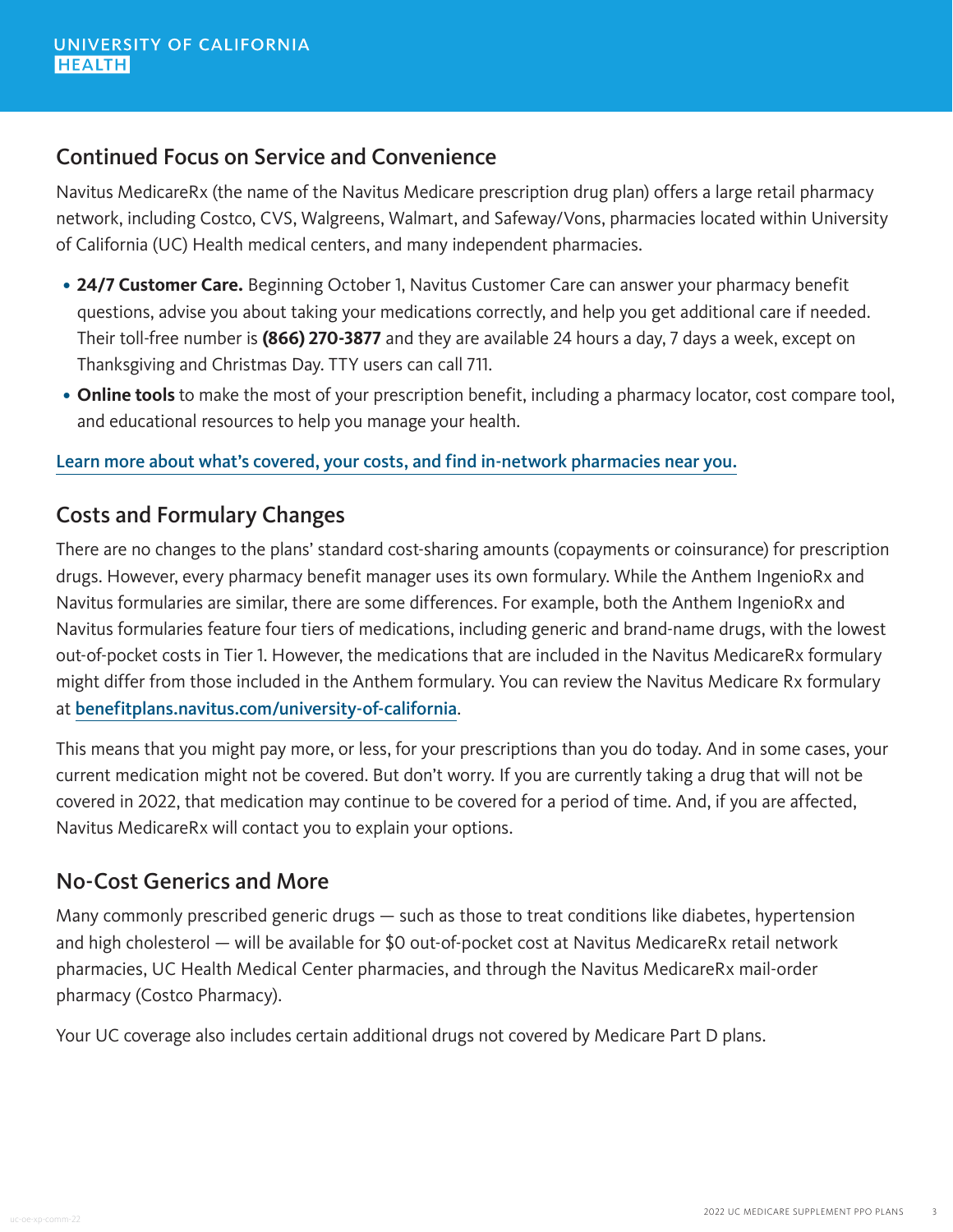### **Medicare PPO And Medicare High Option Supplement Plans: New ID Cards**

All Medicare PPO and High Option Supplement to Medicare plan enrollees will receive a new prescription drug ID card from Navitus in December. You should begin using this new prescription drug card beginning January 1, 2022.

You should continue to use your Anthem medical plan ID card for medical services. You will not receive a new medical plan ID card from Anthem (unless you change health plans).

### **New Mental Health Resource**

Learn to Live will replace the myStrength app in January 2022. Built on the proven principles of cognitive behavioral therapy (CBT), Learn to Live digital tools are available anywhere, anytime. They can help you identify thoughts and behavior patterns that affect your emotional well-being — and work through them. You'll learn effective ways to manage stress, depression, anxiety, substance use and sleep issues. Benefits include:

- Personalized, one-on-one coaching by teaming up with an experienced coach who can provide support and encouragement by email, text or phone
- Add friends or family members as "teammates" to help you stay motivated and accountable while you work through programs
- Live and on-demand webinars to learn how to improve mental well-being with useful tips and advice from experts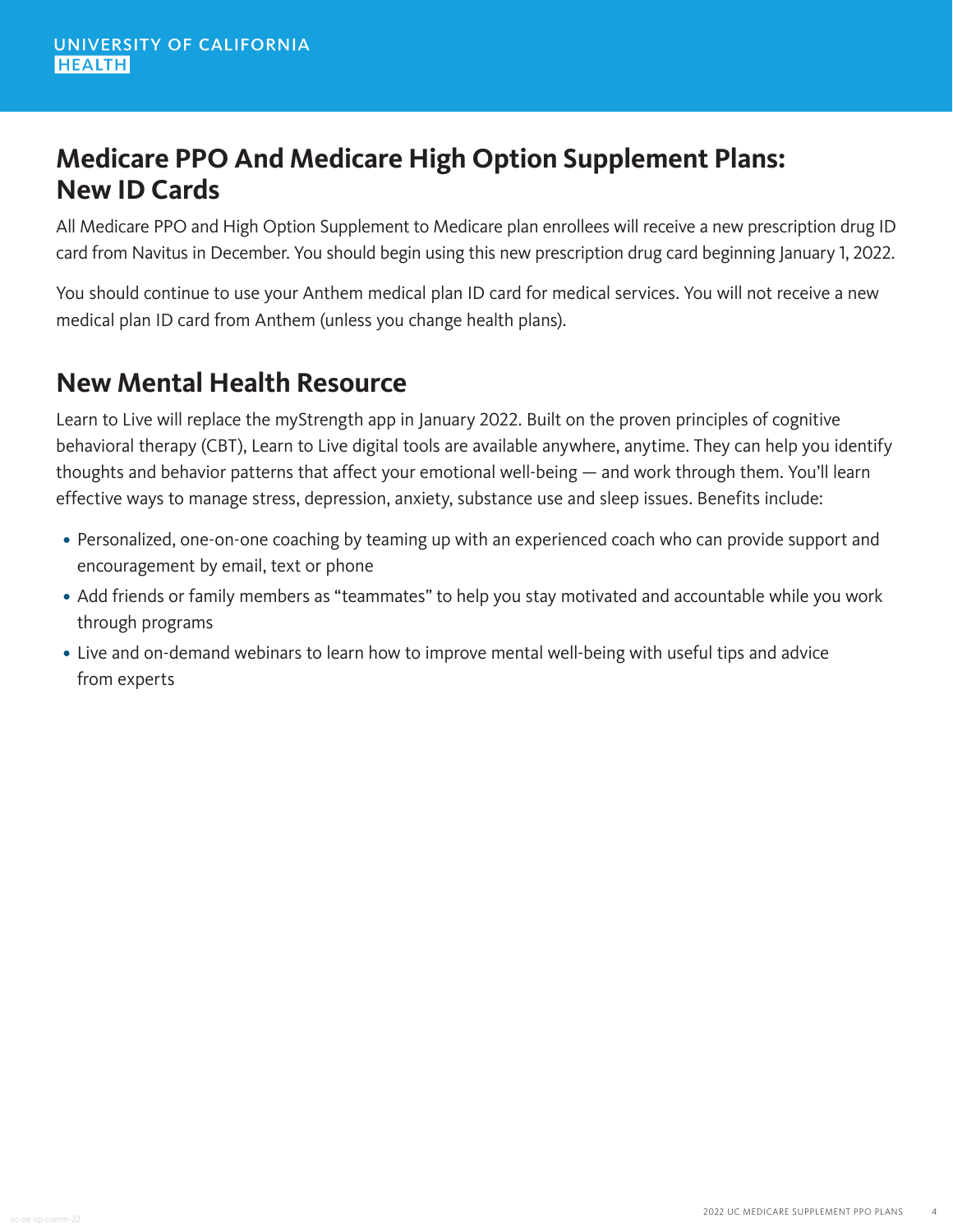## What to Do During Open Enrollment

For those enrolled in Original Medicare Parts A and B, three different Medicare supplement PPO plans are available. With a Medicare supplement plan, Medicare is your primary insurance. Your UC coverage is secondary. When you have a Medicare-covered expense, Medicare pays its share of the cost. The UC plan then pays some or all of the remaining cost, based on the plan and the Medicare-approved amount for that service. Generally, services not covered by Medicare are not covered by the UC Medicare supplement plans.

### **Know Your Options**

All the plans cover services such as doctor's office visits, telehealth services, hospitalization, behavioral health, and coverage around the U.S. and internationally. And all plans provide in-network access to expertise across six world-class academic medical centers. Choosing a UC Medicare supplement plan means in-network access to the highest-quality care at any UC health center. However, there are differences between the plans, including:

**What you pay for coverage:** Each plan has a different monthly premium. Your premium is based on the plan you choose and whether you cover any family members in addition to yourself. See what you pay for coverage each month at [ucnet.universityofcalifornia.edu/oe](https://ucnet.universityofcalifornia.edu/oe/).

**What you pay for care (doctor's office visits, prescriptions, etc.):** The combination of your deductible plus copayments or coinsurance, up to the plan's out-of-pocket maximum. Compare your cost for care at [uchealthplans.com/wp-content/uploads/2021/10/uc-oe-cc-medicare-22\\_101921.pdf](https://uchealthplans.com/wp-content/uploads/2021/10/uc-oe-cc-medicare-22_101921.pdf)[.](https://uchealthplans.com/wp-content/uploads/2021/09/uc-oe-comp-chart-medicare-22-r01vA-2.pdf)

**Pharmacy coverage:** All plans include prescription drug coverage, except the UC Medicare PPO without Prescription Drugs.

## **GET THE FACTS**

See how the plans compare at [uchealthplans.com/wp-content/](https://uchealthplans.com/wp-content/uploads/2021/10/uc-oe-cc-medicare-22_101921.pdf) [uploads/2021/10/uc-oe-cc-medicare-22\\_101921.pdf](https://uchealthplans.com/wp-content/uploads/2021/10/uc-oe-cc-medicare-22_101921.pdf).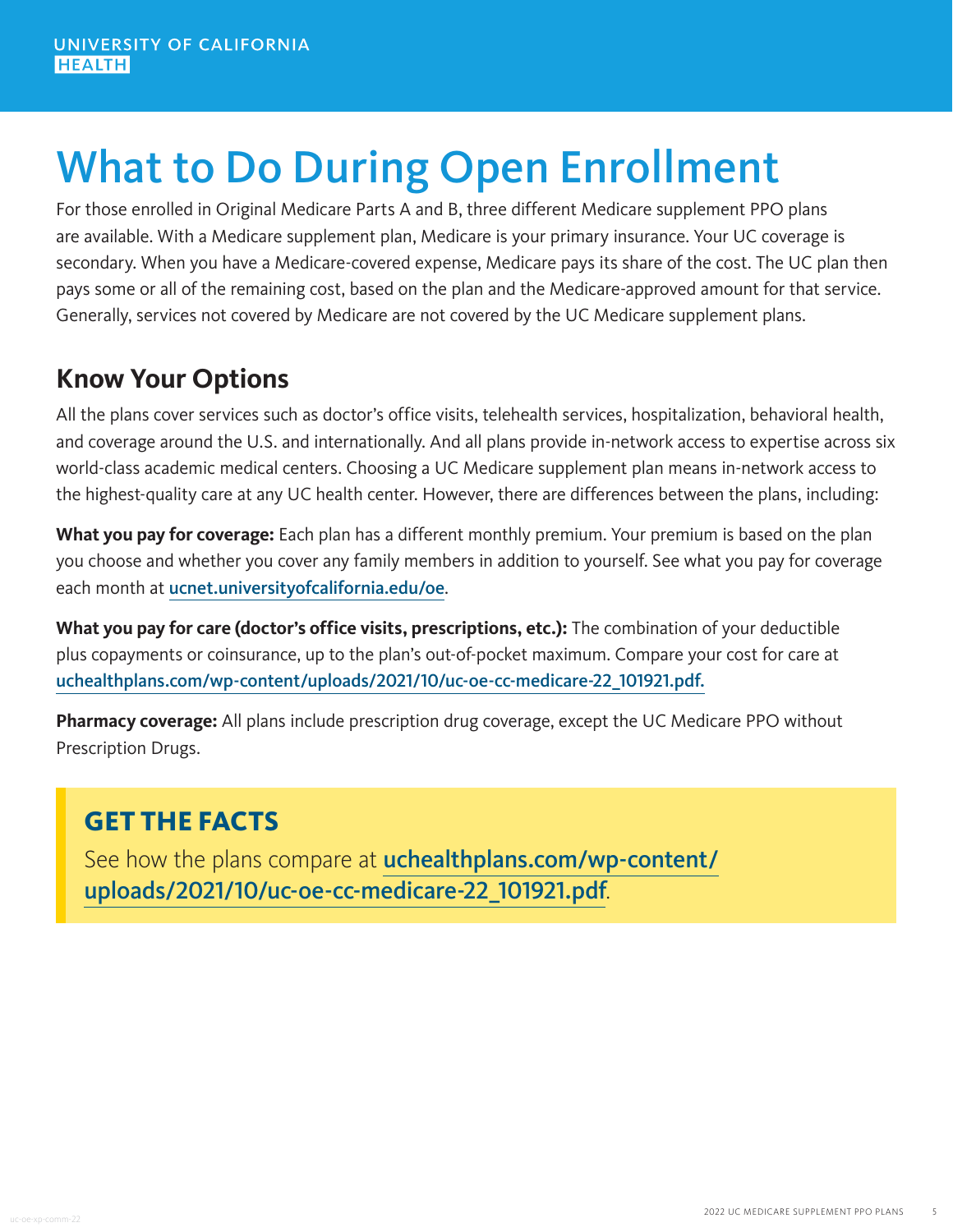## **UC Medicare PPO**

Lower premium in exchange for some out-of-pocket costs for Medicare-covered services. The plan covers 80% of remaining costs after Medicare pays its share.

Also included are [Benefits Beyond Medicare](https://www.ucppoplans.com/medrx/about-the-plan/medical-benefits/how-the-plan-works#Benefits
), which covers certain services not covered by Medicare Parts A & B, such as acupuncture, virtual visits with a doctor or therapist, hearing aids, inpatient hospital care beyond Medicare limits, behavioral health services from providers who don't accept Medicare ([Medicare opt-out](https://www.ucppoplans.com/medrx/get-care/find-a-provider#NotAllProviders)  [providers](https://www.ucppoplans.com/medrx/get-care/find-a-provider#NotAllProviders)), and more.

Medicare's true out-of-pocket maximum (TrOOP) of \$7,050 for prescription drugs. This is separate from the annual \$1,500 out-of-pocket maximum for medical care.

Prescription drug coverage through Navitus MedicareRx (Navitus), including no copayment for certain generic drugs used to treat common chronic conditions.

Coverage for certain lifestyle drugs, over-the-counter medications and vitamins that Medicare Part D doesn't cover. See the prescription drug formulary at [benefitplans.navitus.com/university-of-california](https://benefitplans.navitus.com/university-of-california).

For details, see the benefit summaries at [ucppoplans.com > Resources > Plan Documents](https://www.ucppoplans.com/resources/plan-documents/uc-medicare-ppo).

## **UC Medicare PPO without Prescription Drugs**

UC covers 100% of the premium for eligible retirees.

Designed for people enrolled in a prescription drug plan outside of UC, such as through a spouse, a current or former employer, or TRICARE. This plan **does not provide prescription drug coverage**.

Covers 80% of the remaining cost of Medicare-covered medical services after Medicare pays its share. **Prescription drugs are not covered**.

Also included are [Benefits Beyond Medicare](https://www.ucppoplans.com/mednorx/about-the-plan/medical-benefits/how-the-plan-works#Benefits
), which covers certain services not covered by Medicare Parts A & B, such as acupuncture, virtual visits with a doctor or therapist, hearing aids, inpatient hospital care beyond Medicare limits, behavioral health services from providers who don't accept Medicare (Medicare opt-out [providers](https://www.ucppoplans.com/mednorx/get-care/find-a-provider#NotAllProviders)), and more.

For details, see the benefit summaries at [ucppoplans.com > Resources > Plan Documents](https://www.ucppoplans.com/resources/plan-documents/uc-medicare-ppo-without-prescription-drugs).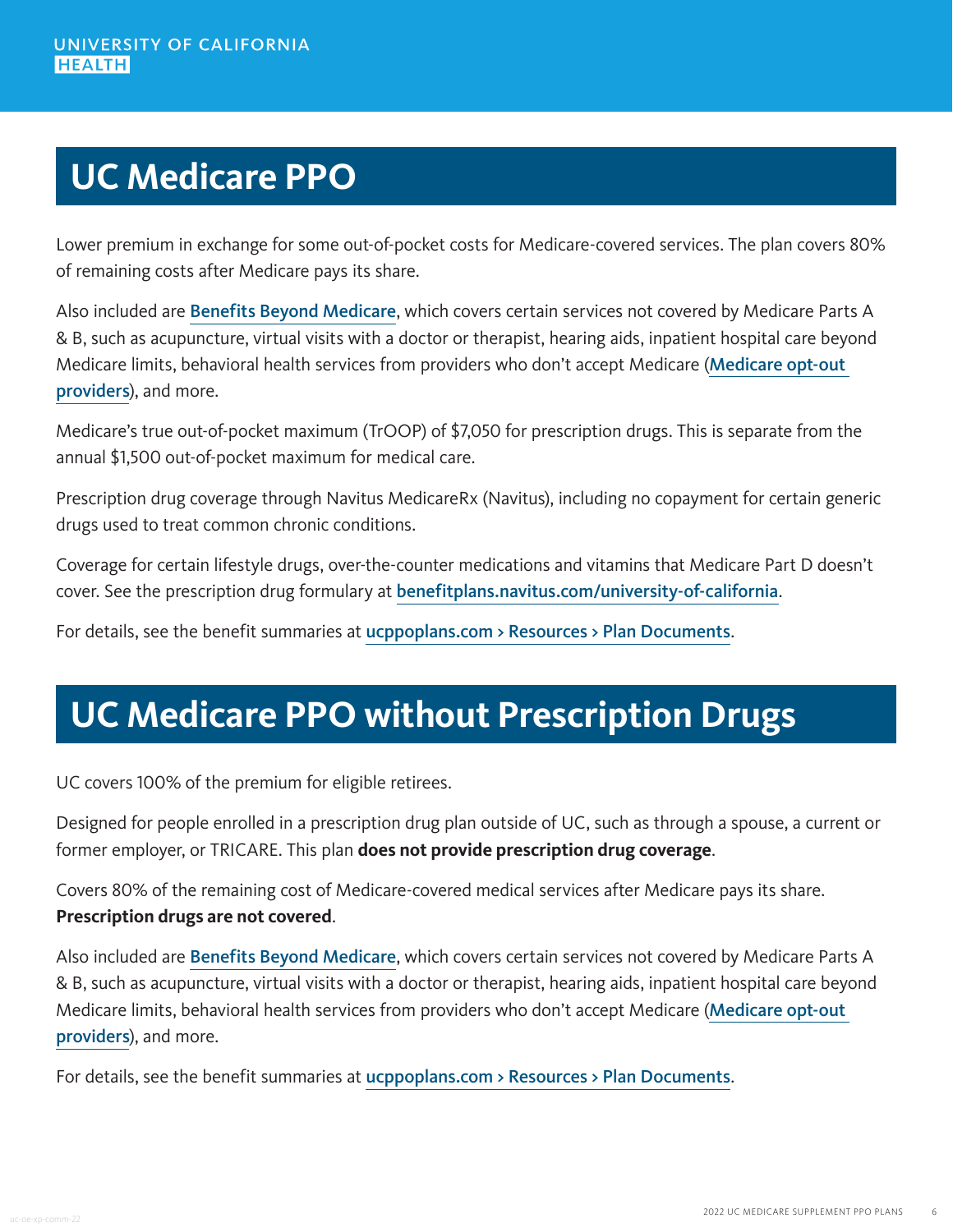## **UC High Option Supplement to Medicare**

Higher premium in exchange for no out-of-pocket costs for Medicare-covered services. The plan covers 100% of remaining costs after Medicare pays its share.

Also included are [Benefits Beyond Medicare](https://www.ucppoplans.com/high/about-the-plan/medical-benefits/how-the-plan-works#Benefits
), which covers certain services not covered by Medicare Parts A & B, such as acupuncture, virtual visits with a doctor or therapist, hearing aids, inpatient hospital care beyond Medicare limits, behavioral health services from providers who don't accept Medicare (Medicare opt-out [providers](https://www.ucppoplans.com/high/get-care/find-a-provider#NotAllProviders)), and more.

Lowest prescription drug out-of-pocket maximum (\$1,000). This is separate from the annual \$1,050 out-ofpocket maximum for medical care.

Prescription drug coverage through Navitus MedicareRx (Navitus), including no copayment for certain generic drugs used to treat common chronic conditions.

Coverage for certain lifestyle drugs, over-the-counter medications and vitamins that Medicare Part D doesn't cover. See the prescription drug formulary at [benefitplans.navitus.com/university-of-california](https://benefitplans.navitus.com/university-of-california).

For details, see the benefit summaries at [ucppoplans.com > Resources > Plan Documents](https://www.ucppoplans.com/resources/plan-documents/uc-high-option-supplement-medicare).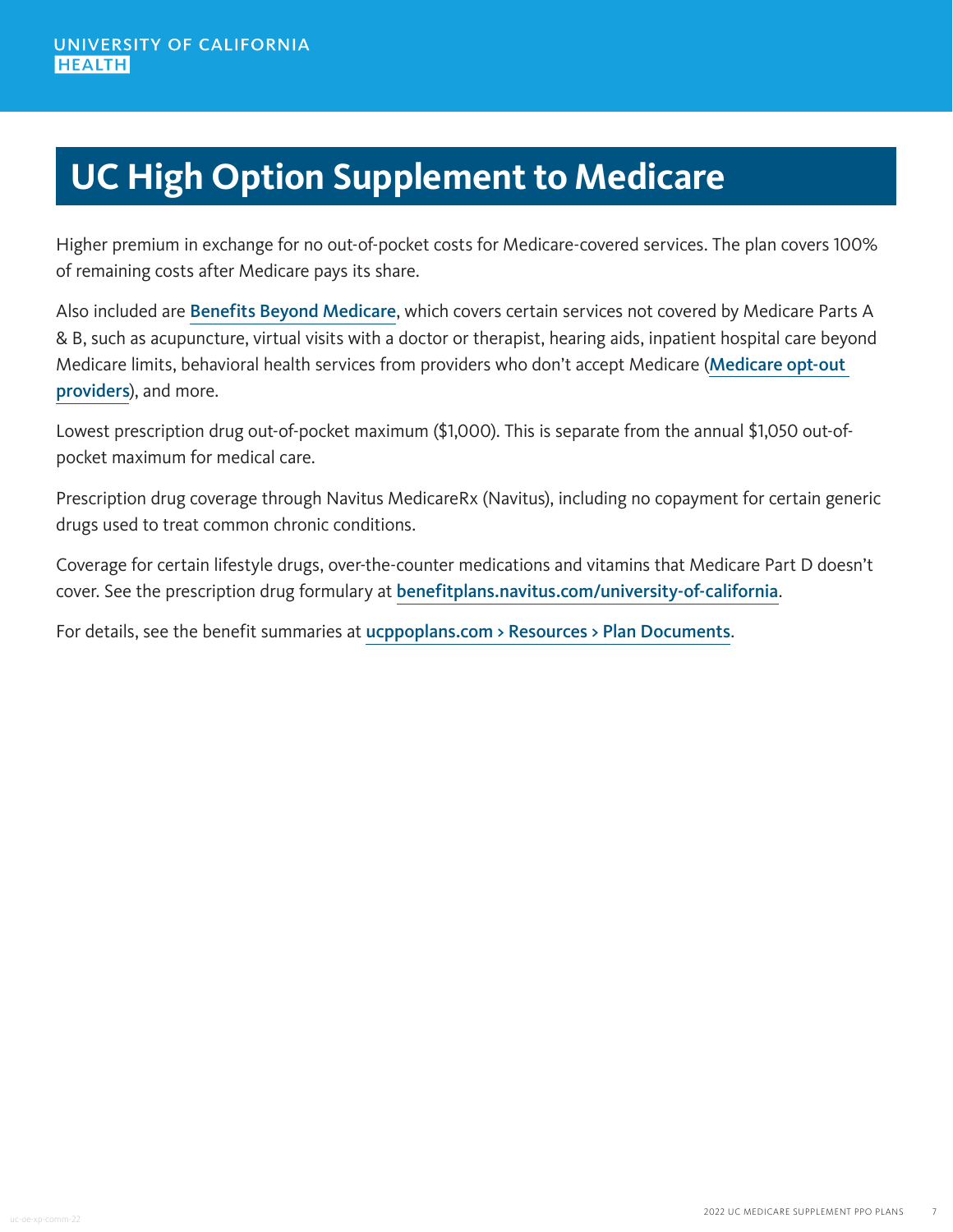## **Compare Your Costs**

What you pay for coverage depends on the plan you choose, your salary band and the family members you cover.

You can find your 2022 contributions at ucnet.universityofcalifornia.edu/oe > Resources > Employee Plan [Costs](https://ucnet.universityofcalifornia.edu/oe/medical-plans/faculty-staff/plan-costs.html).

### **Check the Network**

The UC Medicare Supplement plans include in-network coverage for Benefits Beyond Medicare services at all UC Health centers, plus expanded coverage around the country and the globe through the Anthem national network.

#### Medicare Covered Services

Go to **[medicare.gov](https://www.medicare.gov/)** to find providers near you that accept Medicare.

#### Benefits Beyond Medicare

Choose Anthem network providers to minimize out-of-pocket costs.

Get to know the UC Providers at [health.universityofcalifornia.edu > Patient Care > Academic Health Centers](https://health.universityofcalifornia.edu/patient-care/academic-health-centers).

Check the Anthem Network at [anthem.com/ca](https://www.anthem.com/ca).

**Current members:** Log in to [anthem.com/ca](https://www.anthem.com/ca) and select Find Care under the Care menu option.

**Prospective members:** Go to [anthem.com/ca > Find Care](https://www.anthem.com/ca/find-care/).

- 1. Click the **Guests** option.
- 2. Select type of care (e.g., Medical).
- 3. Select a state (e.g., California).
- 4. Select type of plan (e.g., Medical [Employer-Sponsored]).
- 5. Select a plan/network (e.g., UC Medicare PPO with Prescription Drugs).

Or get help from an Anthem Health Guide. Call toll-free at **(844) 437-0486**, Monday through Friday, 5 a.m. to 8 p.m. PT.

#### **More to Explore**

UC also offers other medical options for retirees with Medicare.

View the Options on UCNet at [ucnet.universityofcalifornia.edu > Compensation and Benefits > Health Plans](https://ucnet.universityofcalifornia.edu/compensation-and-benefits/health-plans/medical/medicare/index.html)  [> Medical > Plans for Retirees with Medicare](https://ucnet.universityofcalifornia.edu/compensation-and-benefits/health-plans/medical/medicare/index.html).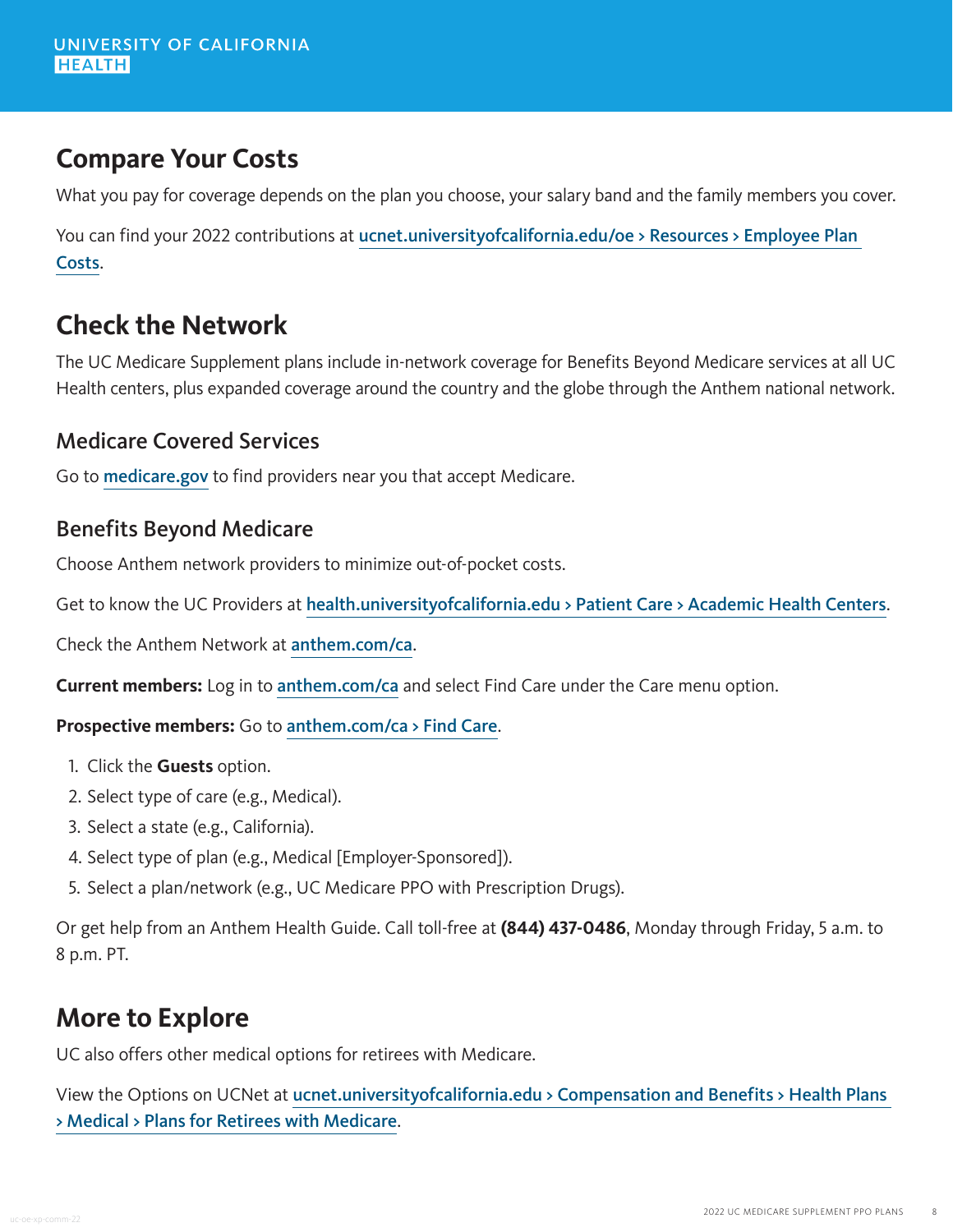### **Check the Boxes**

#### During Open Enrollment

- **October 28 November 19, 2021**
- ⊠ **All Members:** Consider all your medical plan options. Learn more about all the plans on UCnet at [ucnet.universityofcalifornia.edu/oe](https://ucnet.universityofcalifornia.edu/oe/).
- ⊠ **Prospective Members:** For Benefits Beyond Medicare, check to see if your current providers are in the Anthem network.

#### After Open Enrollment

 $\boxtimes$  Watch for new ID cards in the mail. All Medicare PPO and High Option Supplement to Medicare plan enrollees will receive a new prescription drug ID card from Navitus in December. You should begin using this new prescription drug card beginning January 1, 2022.

You should continue to use your Anthem medical plan ID card for medical services (for example, when you have a doctor or hospital visit). You will not receive a new medical plan ID card from Anthem (unless you change health plans).

#### On or After January 1, 2022

- $\mathbb Z$  If you're a new Anthem member, register with Anthem at [anthem.com/ca](http://www.anthem.com/ca) for the most current benefit updates, personalized claims data (including your deductible met to date), electronic ID cards, online chat with customer service, virtual care when you need it, and quick access to free health and wellness tools. (Tip: Have your member ID card handy.)
- $\mathbb Z$  Register on the Navitus secure member portal at [memberportal.navitus.com](https://memberportal.navitus.com/landing) to access your pharmacy information. You'll also need to set up your account with Costco at costco.com/home-delivery to use the mail order pharmacy.
- $\boxtimes$  Bookmark the UC PPO plans website for quick answers to plan questions: [ucppoplans.com](https://www.ucppoplans.com/).
- $\boxtimes$  Download the Sydney Health mobile app to have access to medical plan information and wellness tools right on your mobile device. Sydney Health can be found on both Google Play and the App Store.
- $\mathbb Z$  Provide your new ID card to your provider(s) and in-network pharmacy on your first visit.

#### **If you changed plans for 2022:**

 $\boxtimes$  If you have a new family doctor, make an appointment for an office visit to get to know each other and to review your current health and health history. Work with your former doctor or behavioral health provider to transfer your medical records to your new doctor.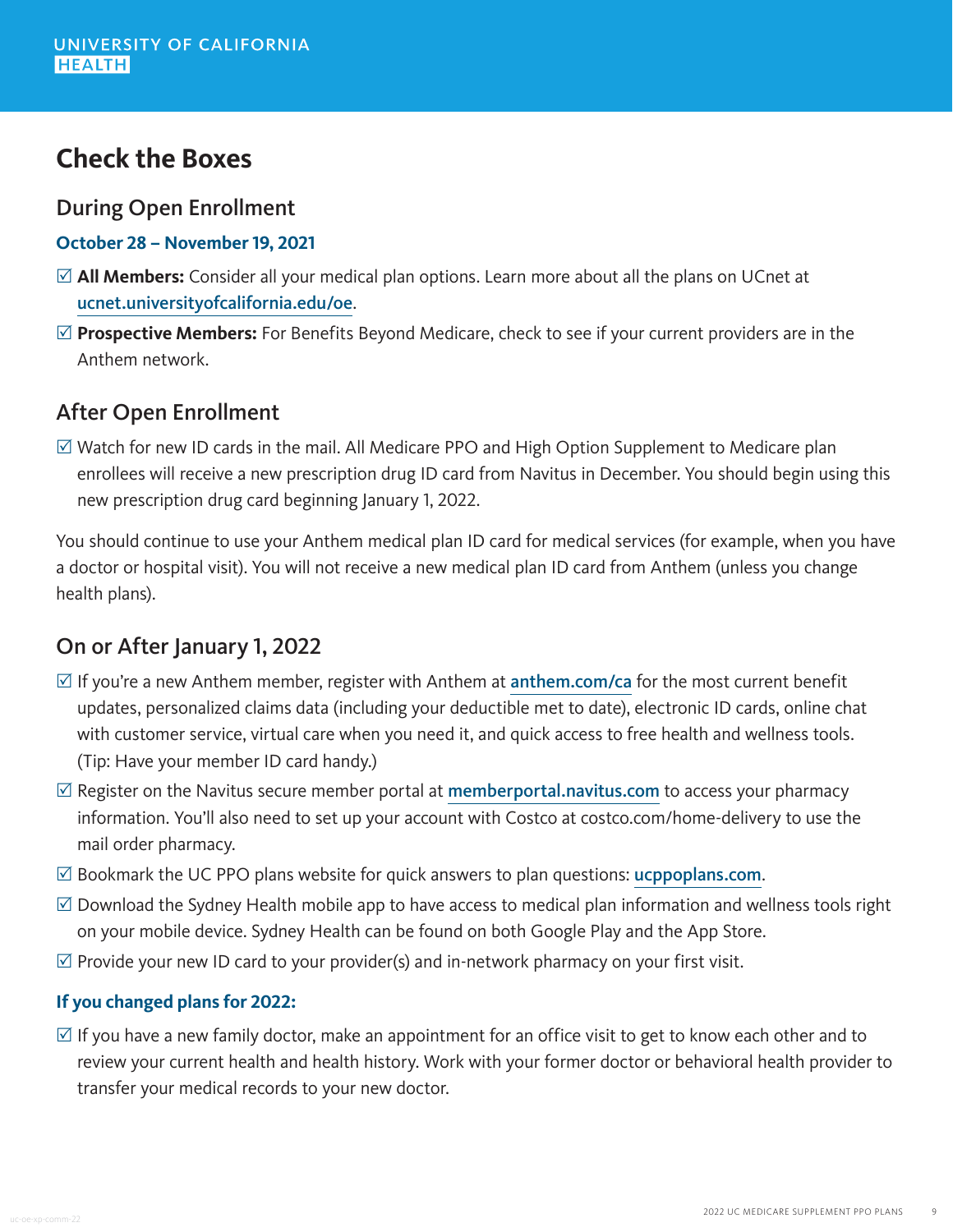## **PRESCRIPTION DRUG TRANSITION LIST**

- Check the Navitus formulary and prescription drug costs at **[benefitplans.](https://benefitplans.navitus.com/university-of-california)** [navitus.com/university-of-california](https://benefitplans.navitus.com/university-of-california). If needed, talk to your doctor about alternatives to lower your cost.
- If you're taking a drug that's not on the Navitus drug list or have other questions, call Navitus Customer Care at (866) 270-3877, 24 hours a day, 7 days a week, except Thanksgiving and Christmas Day.

#### **Before December 31**

- Get a refill of any current medications to last through the holidays and the new year. This will ensure your treatment is not interrupted during the transition to Navitus.
- If your refills will expire on or around January 1, ask your doctor to write a new prescription (with refills) that you can submit to Navitus in January.

#### • **After January 1**

• Register on the Navitus secure member portal at [memberportal.navitus.com](https://memberportal.navitus.com/landing) to access your pharmacy information.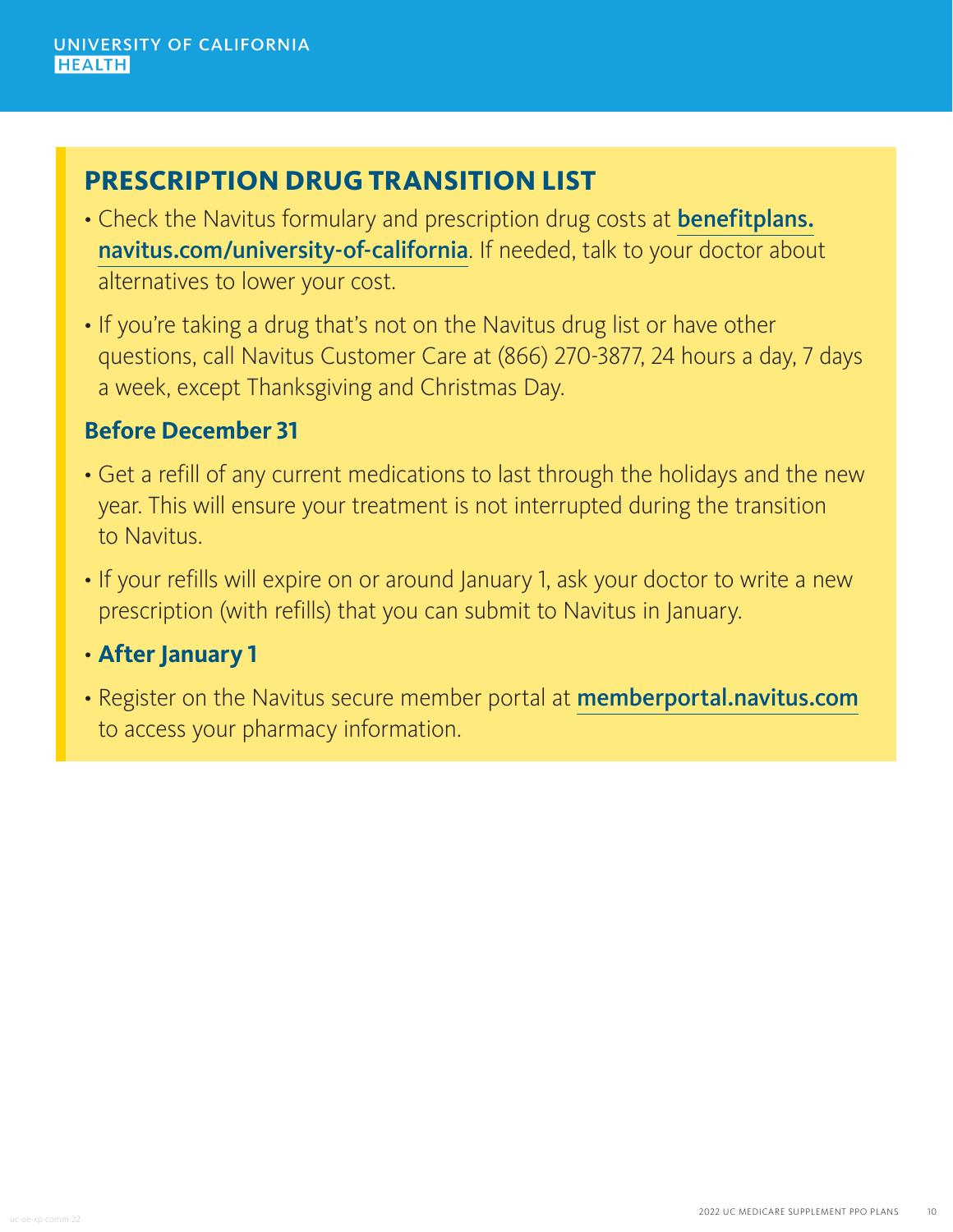## Get Help

If you have questions or need help during Open Enrollment, one of these resources can help.

## **Compare the Medicare Supplement PPO Plans**

- Find general information about how the medical, behavioral health care and prescription plans work and what you pay for care at [ucppoplans.com](https://www.ucppoplans.com/).
- Find doctors, pharmacies and other providers.
- View a side-by-side comparison of the plans at [uchealthplans.com/wp-content/uploads/2021/10/uc-oe-cc](https://uchealthplans.com/wp-content/uploads/2021/10/uc-oe-cc-medicare-22_101921.pdf)[medicare-22\\_101921.pdf](https://uchealthplans.com/wp-content/uploads/2021/10/uc-oe-cc-medicare-22_101921.pdf). Explore all your UC benefit plans on UCnet at [ucnet.universityofcalifornia.edu/](https://ucnet.universityofcalifornia.edu/oe/) [oe](https://ucnet.universityofcalifornia.edu/oe/).

#### **Talk to Anthem**

Call Anthem Health Guide for one-on-one support with questions about your medical coverage and to learn more about and get help finding Anthem providers. Call (844) 437-0486, Monday through Friday, 5 a.m. to 8 p.m. PT.

## **Get Help with Prescription Drug Transition**

If you have pharmacy benefit questions, call Navitus Customer Care at (866) 270-3877, available 24 hours a day, 7 days a week, except Thanksgiving and Christmas Day.

## **Connect with a UC Health Care Facilitator**

Talk with UC campus-based staff who are knowledgeable about all of your UC coverage options.

View contact information at [ucnet.universityofcalifornia.edu > Contacts > Health Care Facilitators](https://ucnet.universityofcalifornia.edu/contacts/health-care-facilitators.html).